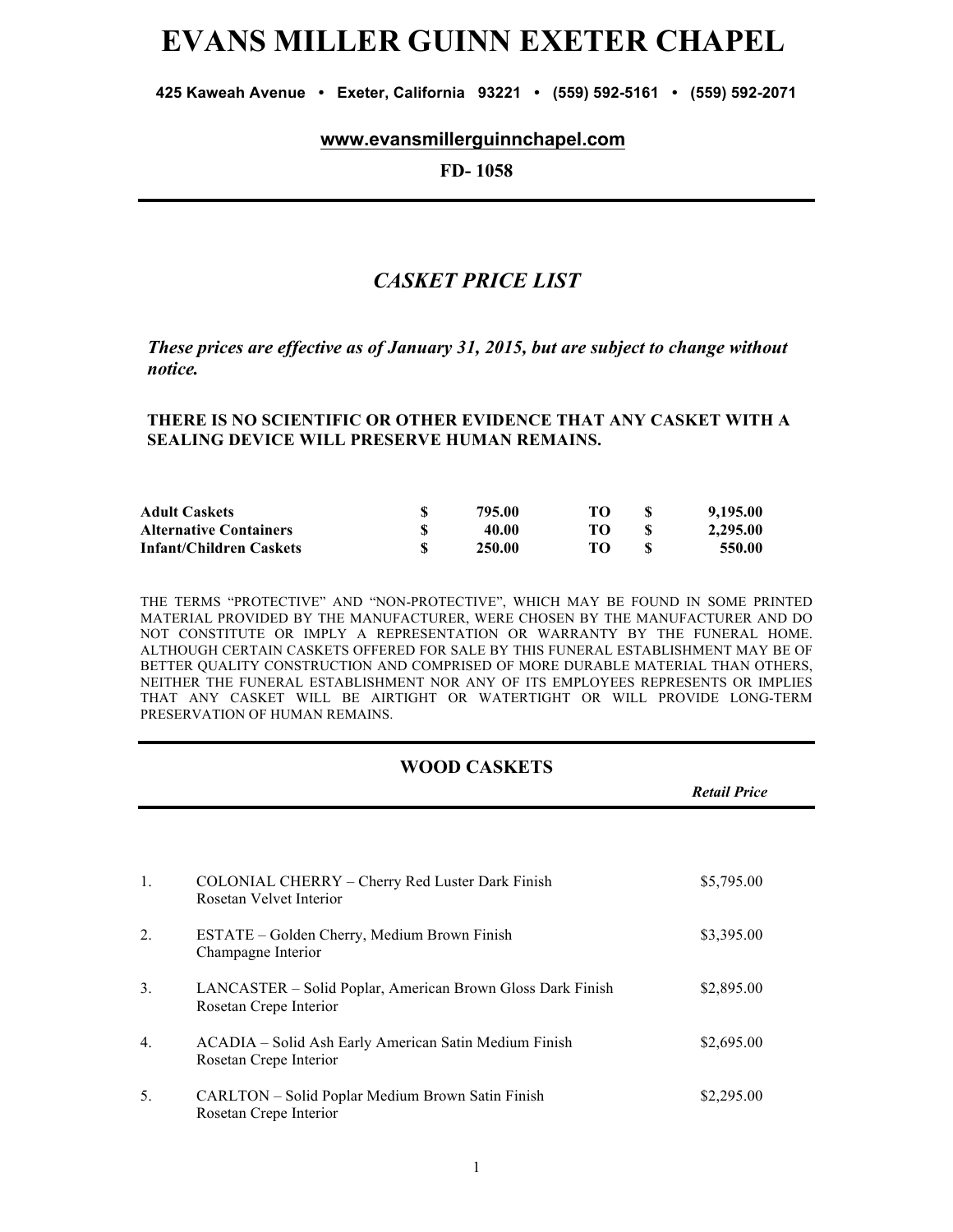| 6. | SHELLBROOK- Laminated Cherry Wood, Dark Finish<br>Rosetan Crepe Interior  | \$2,195.00 |
|----|---------------------------------------------------------------------------|------------|
| 7. | TRADITIONAL PINE – Amber Pine Light Satin Finish<br>Oyster Crepe Interior | \$1,895.00 |
| 8. | TAYLOR – Hardwood Dark Walnut Veneer Finish<br>Rosetan Crepe Interior     | \$1,795.00 |

# **METAL CASKETS**

|     |                                                                                                                                    | <b>Retail Price</b> |
|-----|------------------------------------------------------------------------------------------------------------------------------------|---------------------|
| 9.  | PERSIAN BRONZE - 48 Oz. Bronze with Brushed Bronze<br>Exterior, Champagne Whitehall Velvet Interior                                | \$9,195.00          |
| 10. | AEGEAN COPPER – 32 Oz. Copper with Brushed Exterior<br>Champagne Velvet Interior.                                                  | \$7,295.00          |
| 11. | GREYSON - Premium Stainless Steel with Brushed Exterior<br>Silver Sovereign Velvet Interior                                        | \$5,295.00          |
| 12. | RENAISSANCE ROSE - Premium Stainless Steel with Brushed<br>Exterior, Moss Pink Sovereign Velvet Interior                           | \$5,295.00          |
| 13. | STRATFORD EBONY - 18 Gauge Steel Ebony Brushed Gold Exterior<br>Natural Velvet Interior                                            | \$3,995.00          |
| 14. | SILVER ROSE - 18 Gauge Silver Rose Blended Exterior<br>Pink Velvet Interior                                                        | \$3,595.00          |
| 15. | DEVOTION METALLIC BLUE - 18 Gauge Metallic Blue Brushed<br>Exterior, Blue Crepe Interior                                           | \$3,295.00          |
| 16. | CAMELOT PEWTER - 18 Gauge Dark Gun Metal Exterior<br>White Velvet Interior                                                         | \$2,995.00          |
| 17. | SUNSET ROSE ALMOND - 18 Gauge Almond Exterior<br>Natural Velvet Interior                                                           | \$2,695.00          |
| 18. | MONARCH - 20 Gauge Wineberry Finish Exterior<br>White Crepe Interior                                                               | \$2,595.00          |
| 19. | HEAVEN HAS A NEW ANGEL - 18 Gauge Almond Exterior<br>Rosetan Crepe Interior, Available in Metallic Blue, Bronze, White, Light Blue | \$2,495.00          |
| 20. | JOURNEY BRONZE - 18 Gauge Bronze Shaded Exterior<br>Rosetan Crepe Interior, available in Pewter, Light Blue, White                 | \$2,395.00          |
| 21. | PEARL ROSE ORCHID - 18 Gauge Orchid Exterior<br>Pink Crepe Interior, available in White                                            | \$2,295.00          |
| 22. | BIRCH TREE PEWTER - 20 Gauge Pewter Exterior<br>Oyster Interior, Available in Metallic Blue, Orchid, Almond                        | \$2,295.00          |
| 23. | Orchid Blend Gray - 20 Gauge Orchid and Gray Blend Exterior<br>White Crepe Interior, available in Light Blue, Silver               | \$2,295.00          |
| 24. | Reunion Black - 20 Gauge Black and Silver Exterior<br>Silver Crepe Interior                                                        | \$2,095.00          |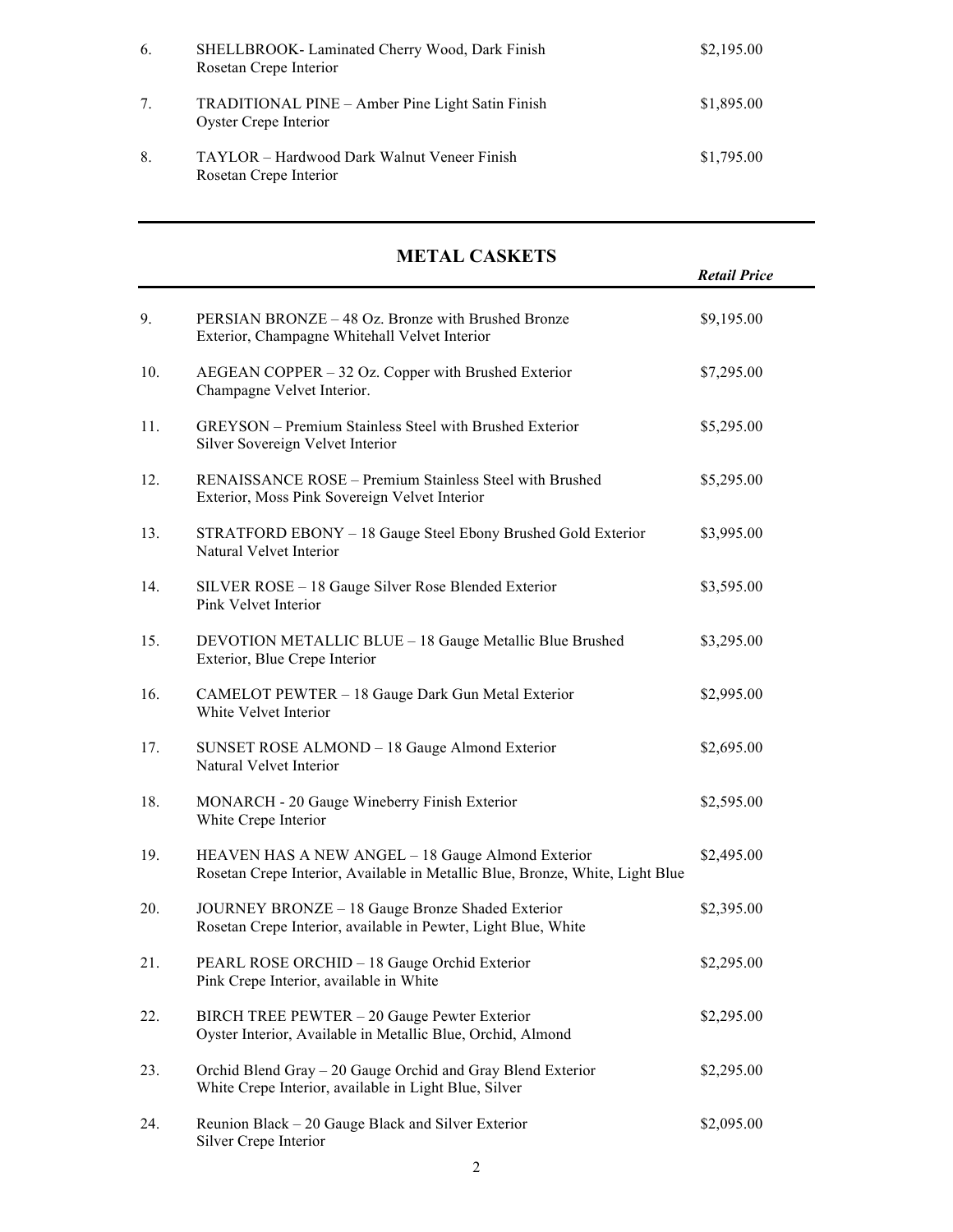| 25. | CALVARY CROSSES - 20 Gauge Metallic Blue Exterior<br>Blue Crepe Interior, Available in Pewter, Orchid, Almond                    | \$2,095.00 |
|-----|----------------------------------------------------------------------------------------------------------------------------------|------------|
| 26. | FREEDOM SILVER - 20 Gauge Silver Exterior<br>Oyster Crepe Interior                                                               | \$2,095.00 |
| 27. | V-RAY ALMOND - 20 Gauge Almond Exterior<br>Rosetan Crepe Interior, Available in Metallic Blue, Pewter, Orchid,<br>Silver, Copper | \$1,995.00 |
| 28. | THREE ROSES - 20 Gauge Orchid Exterior<br>Pink Crepe Interior                                                                    | \$1,995.00 |
| 29. | TREEMONT SILVER - 20 Gauge Silver Exterior<br>Oyster Crepe Interior, available in Copper                                         | \$1,895.00 |
| 30. | FRANKLIN ORCHID -20 Gauge Orchid Exterior<br>Pink Crepe Interior, available in Light Blue, Copper, Silver, White                 | \$1,795.00 |
| 31. | SENTRY BRONZE - 20 Gauge Venetian Bronze Exterior<br>Rosetone Crepe Interior, available in Silver, Light Blue, Orchid, White     | \$1,795.00 |
| 32. | DALTON BRONZE -20 Gauge Bronze Exterior<br>Rosetan Crepe Interior, available in White, Orchid, Silver, Light Blue                | \$1,695.00 |
| 33. | CLAIR WHITE - 20 Gauge White Exterior<br>Oyster Crepe Interior, available in Copper, Silver, Light Blue                          | \$1,595.00 |
| 34. | TRUMAN - 20 Gauge Flat Grey Exterior<br>Oyster Crepe Interior, available in Brown                                                | \$1,495.00 |

# *CLOTH COVERED CASKETS*

|     |                                                                          | <b>Retail Price</b> |  |  |
|-----|--------------------------------------------------------------------------|---------------------|--|--|
| 35. | OVAL TOP – Blue Lambskin Cloth Oval Top Exterior<br>White Satin Interior | \$995.00            |  |  |
| 36. | SLIP CAP – Minimum Gray Flannel<br>White Twill Interior                  | \$ 795.00           |  |  |

### *ALTERNATIVE CONTAINERS*

| 37. | CLIFTON – Hardwood Cremation Casket, Medium Red Finish<br>Rosetan Crepe Interior          | \$2,295.00 |
|-----|-------------------------------------------------------------------------------------------|------------|
| 38. | NEWPORT – Hardwood Cremation Container, Medium Finish<br>Rosetan Crepe Interior           | \$1,995.00 |
| 39. | BRIGHTON – Medium Density Fiberboard with Woodgrain Dark Finish<br>Rosetan Crepe Interior | \$1,795.00 |
| 40. | <b>SHAKER PINE - Hardboard Cremation Container, Light Finish</b><br>Ivory Crepe Interior  | \$1,595.00 |